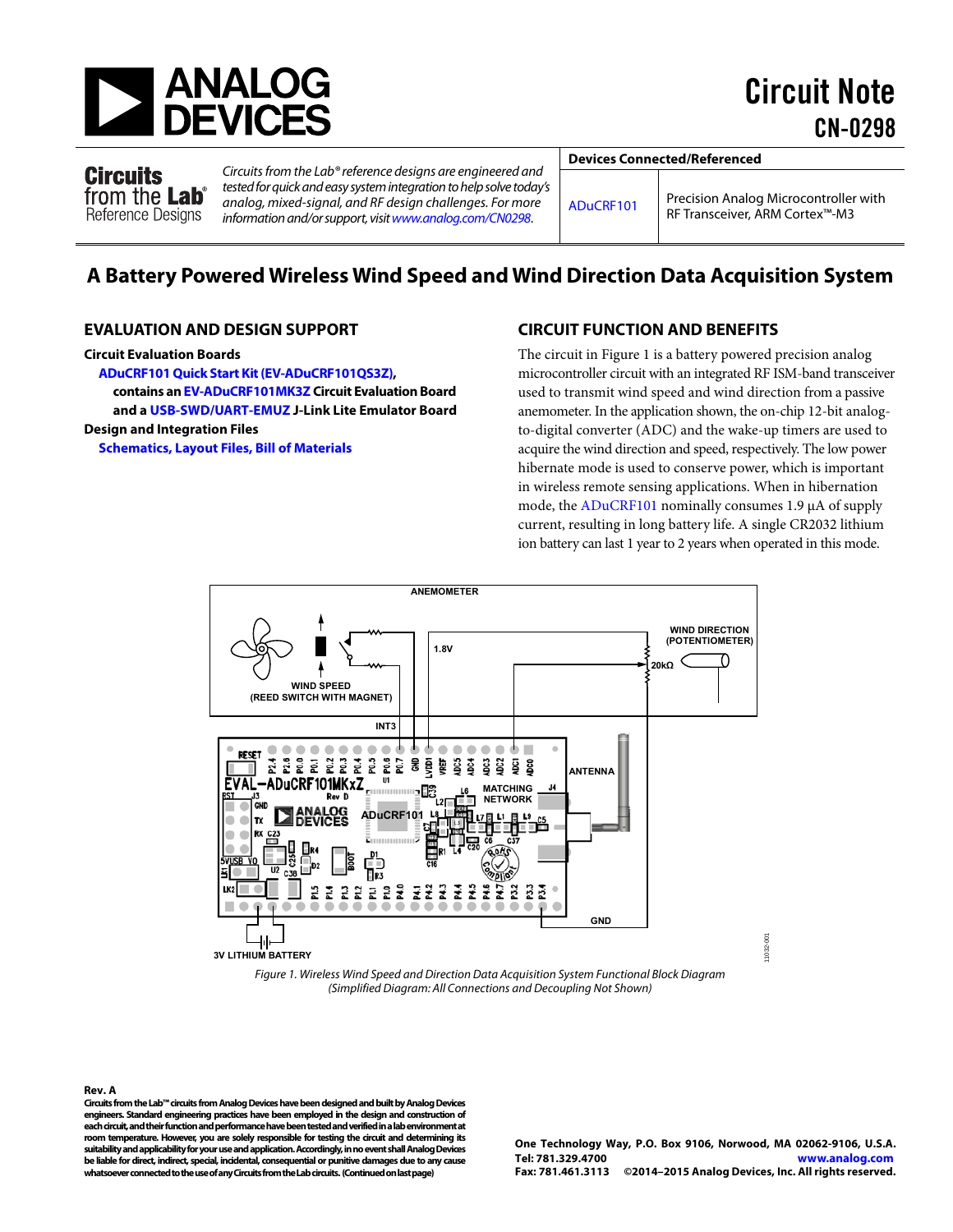The [ADuCRF101](http://www.analog.com/ADuCRF101?doc=CN0298.pdf) offers a fully integrated solution for this data acquisition application designed for low power wireless applications. The [ADuCRF101](http://www.analog.com/ADuCRF101?doc=CN0298.pdf) features a 12-bit ADC, a low power Cortex™-M3 core from ARM®, a 431 MHz to 464 MHz and 862 MHz to 928 MHz RF ISM-band transceiver, and Flash/EE memory. This wireless data acquisition system is designed to operate in battery-powered applications where low power is critical. The device can be configured in normal operating mode or various low power sleep modes under direct program control. In flexi mode, any peripheral can operate and wake up the device, and in hibernate mode, the internal wake-up timer remains active. While in shutdown mode, only an external interrupt can wake up the device.

In the application shown in [Figure 1,](#page-0-0) the 12-bit ADC and the wake-up timers are used to acquire the wind direction and speed, respectively. To conserve power, the low power hibernate mode is used. When in hibernate mode, the [ADuCRF101](http://www.analog.com/ADuCRF101?doc=CN0298.pdf) nominally consumes 1.9 µA of supply current, resulting in long battery life. The functionally of the  $ADuCRF101$  and its small 9 mm  $\times$  9 mm package size makes it a very easy-to-use and cost-effective solution in this and other wireless data acquisition applications.

### **CIRCUIT DESCRIPTION**

The circuit i[n Figure 1](#page-0-0) contains a[n EV-ADuCRF101MK3Z](http://www.analog.com/EV-ADuCRF101QS3Z?doc=CN0298.pdf) evaluation board which includes th[e ADuCRF101,](http://www.analog.com/ADuCRF101?doc=CN0298.pdf) a fully integrated wireless data acquisition solution. The function of th[e ADuCRF101](http://www.analog.com/ADuCRF101?doc=CN0298.pdf) is to collect wind speed and direction information from an anemometer, and to transmit this information wirelessly to anothe[r ADuCRF101](http://www.analog.com/ADuCRF101?doc=CN0298.pdf) that is in receive mode.

The [EV-ADuCRF101MK3Z](http://www.analog.com/EV-ADuCRF101QS3Z?doc=CN0298.pdf) has been optimized for use in the 431 MHz to 464 MHz ISM band. This evaluation board allows easy access to th[e ADuCRF101](http://www.analog.com/ADuCRF101?doc=CN0298.pdf) via through-holes on the edge of the board. More information on th[e EV-ADuCRF101MK3Z](http://www.analog.com/EV-ADuCRF101QS3Z?doc=CN0298.pdf) is available in the [UG-231 User Guide.](http://www.analog.com/UG-231?doc=CN0298.pdf) In this application, the evaluation board is interfaced to an anemometer. The anemometer can be connected via cables or through an adapter board (see [Figure 1\)](#page-0-0). A 3 V lithium CR2032 battery is used to power the evaluation board.

The wind speed section of a typical passive anemometer is made of a reed switch that is toggled on and off as a magnet passes over it. The magnet is attached to the bearing of the

anemometer's fan; therefore, as the wind spins the fan, the magnet periodically moves past the switch toggling it each time. The switch is connected between the GND pin and P0.7 of the printed circuit board (PCB). A single revolution of the fan toggles the switch once and thus generates a pulse on P0.7 that is used as an interrupt signal. In this example, P0.7 is assigned IRQ3. The time between two pulses is used to calculate the wind speed. The 32-bit wake-up timer is used. This timer uses the 32 kHz LFOSC clock internal to th[e ADuCRF101](http://www.analog.com/ADuCRF101?doc=CN0298.pdf) and a prescaler divisor of 1. The primary reason for using the wake-up timer is because it is active during hibernate mode while the general-purpose timers are not. Therefore, the interrupt timing is continuous even when the device is in a low power sleep mode.

The wind direction section of a passive anemometer is typically made of a potentiometer connected to a wind vain. As the direction of the wind vane changes so does the value of the potentiometer. The wiper of the potentiometer is connected to the ADC1 pin, and the other two connections of the potentiometer go to the low voltage 1.8 V LDO LVDD1 pin and the P3.4 pin. Connecting to the P3.4 pin instead of directly to ground enables the option for P3.4 to be either grounded (through an internal switch) or completely disconnected. Disconnecting P3.4 from ground after an ADC conversion reduces current consumption. Connecting and disconnecting P3.4 from ground is software driven. See the ADC Circuit section in th[e UG-231 User Guide](http://www.analog.com/UG-231?doc=CN0298.pdf) for more details on this configuration.

[Figure 2](#page-2-0) shows a flow chart of the software controlling the data acquisition system. After the interrupt and timer setup stage, th[e ADuCRF101](http://www.analog.com/ADuCRF101?doc=CN0298.pdf) is switched to hibernate mode. After two wind speed interrupts are received, th[e ADuCRF101](http://www.analog.com/ADuCRF101?doc=CN0298.pdf) enters flexi mode, and the Cortex-M3 becomes active. The wind speed is calculated from the wake-up timer values. Next, the ADC is configured, and the wind direction calculated. Subsequently, th[e ADuCRF101](http://www.analog.com/ADuCRF101?doc=CN0298.pdf) is put back into low power hibernate mode. When 10 seconds pass and two wind speed interrupts have occurred, th[e ADuCRF101](http://www.analog.com/ADuCRF101?doc=CN0298.pdf) wakes up in flexi mode. The transceiver is woken up and transmits the speed and direction data. Immediately after transmission, it is put back to sleep. Finally, th[e ADuCRF101](http://www.analog.com/ADuCRF101?doc=CN0298.pdf) returns to hibernate mode. For this circuit, the transmitter is set up to transmit at the maximum speed of 300 kbps with a frequency deviation of 75 kHz. To conserve power, use the highest transmit data rate.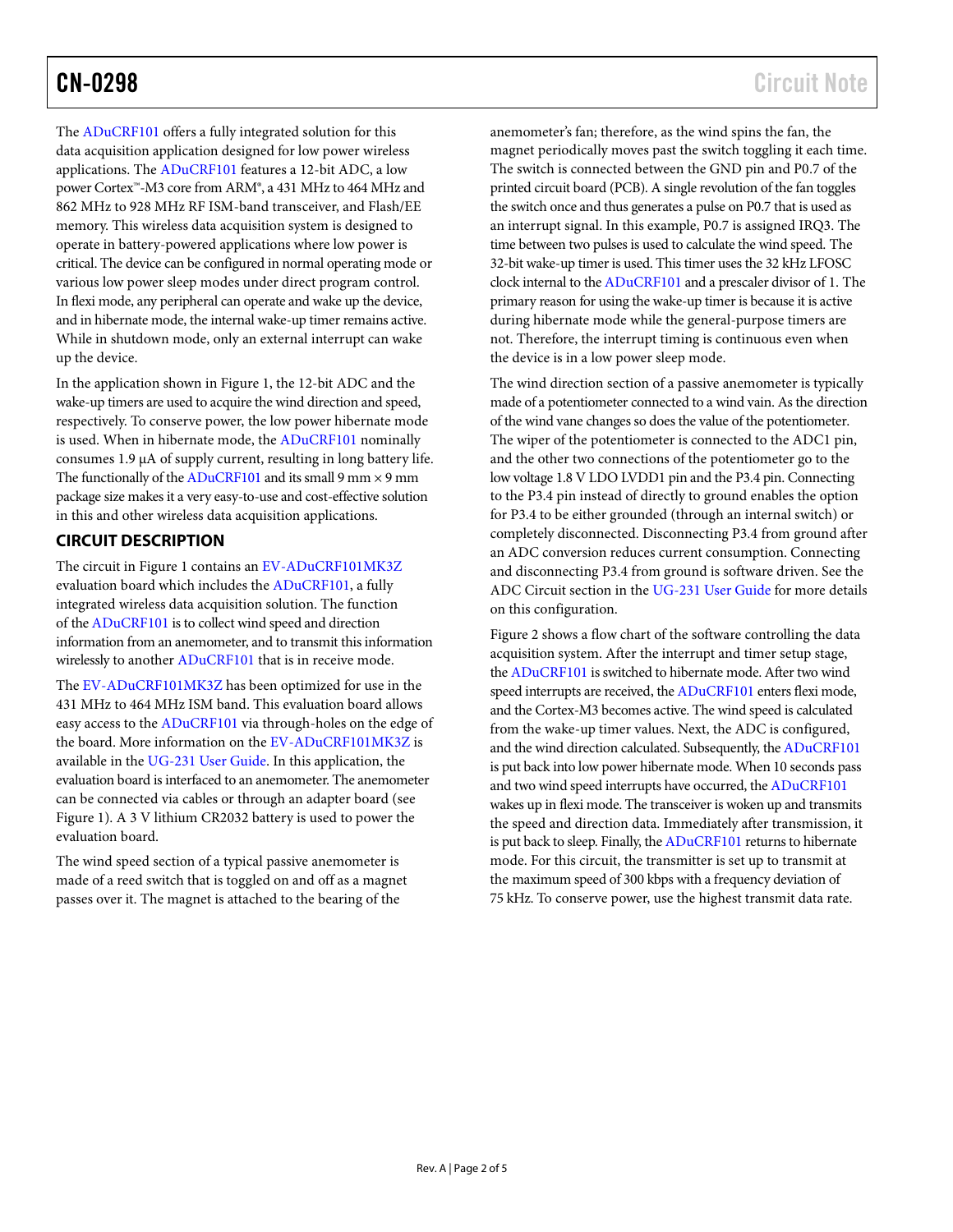

*Figure 2. Wireless Data Acquisition Software Flow Chart*

<span id="page-2-0"></span>[Figure 3](#page-2-1) shows the power consumption vs. time of a single data transmission sequence. In this circuit, the differential power amplifier (PA) was used at maximum power (10 dBm). The frequency of operation was set to 433 MHz. At 10 dBm output power, the PA consumed in the order of 21 mA.



<span id="page-2-1"></span>*Figure 3. Wireless Data Acquisition System Power Consumption for One Transmission Sequence*

The amount of time the transceiver transmits at maximum power is minimized by using the maximu[m ADuCRF101](http://www.analog.com/ADuCRF101?doc=CN0298.pdf) data transmission rate of 300 kbps. The power consumption can be reduced further by reducing the output power of the PA. The optimal PA output power depends on the transmission distance required in the application. From [Figure 3,](#page-2-1) the average power used in a single transmission sequence in one 10 second period is 22 µA. This translates into a CR2032 lithium battery lifetime of approximately 1.2 years. In reality, the lifetime of the battery can be longer because this example assumes a transmission occurs every 10 seconds and does not take into account the case where there is no wind and thus no transmissions.

#### **COMMON VARIATIONS**

The frequency of data transmission can be changed to any value, for example, every minute instead of every 10 seconds. This has a large effect on the overall power consumption. Another parameter that can be varied is the data rate at which the data is transmitted. Normally, 300 kbps is used, but 38.4 kbps and 1 kbps are alternatives. The advantage of using a lower data rate is increased transmission distance for the same output power. The disadvantage is that it takes longer to transmit and thus increases overall power consumption. If a different frequency is needed, the [EV-ADuCRF101MK1Z](http://www.analog.com/EV-ADuCRF101QS3Z?doc=CN0298.pdf) board can be used. This alternative evaluation board can be programmed to operate anywhere in the 862 MHz to 928 MHz band.

Other alternative devices that can be used in this application are the [ADF7023](http://www.analog.com/ADF7023?doc=CN0298.pdf) UHF transceiver with a microcontroller. Used together, these provide the same functionality of the [ADuCRF101;](http://www.analog.com/ADuCRF101?doc=CN0298.pdf) however, they add complexity.

## **CIRCUIT EVALUATION AND TEST** *Equipment Needed*

The following equipment is needed:

- Two of each: [EV-ADuCRF101MK3Z](http://www.analog.com/EV-ADuCRF101QS3Z?doc=CN0298.pdf) evaluation boards, 433 MHz antenna, and software.
- The [USB-SWD/UART-EMUZ](http://www.analog.com/EV-ADuCRF101QS3Z?doc=CN0298.pdf) converter board with the J-Link Lite emulator included. This board is available as part of th[e EV-ADuCRF101QS3Z](http://www.analog.com/EV-ADuCRF101QS3Z?doc=CN0298.pdf) Quick Start Kit.
- A passive anemometer (for example, from Davis Instruments).
- A PC (Windows® 32-bit or 64-bit).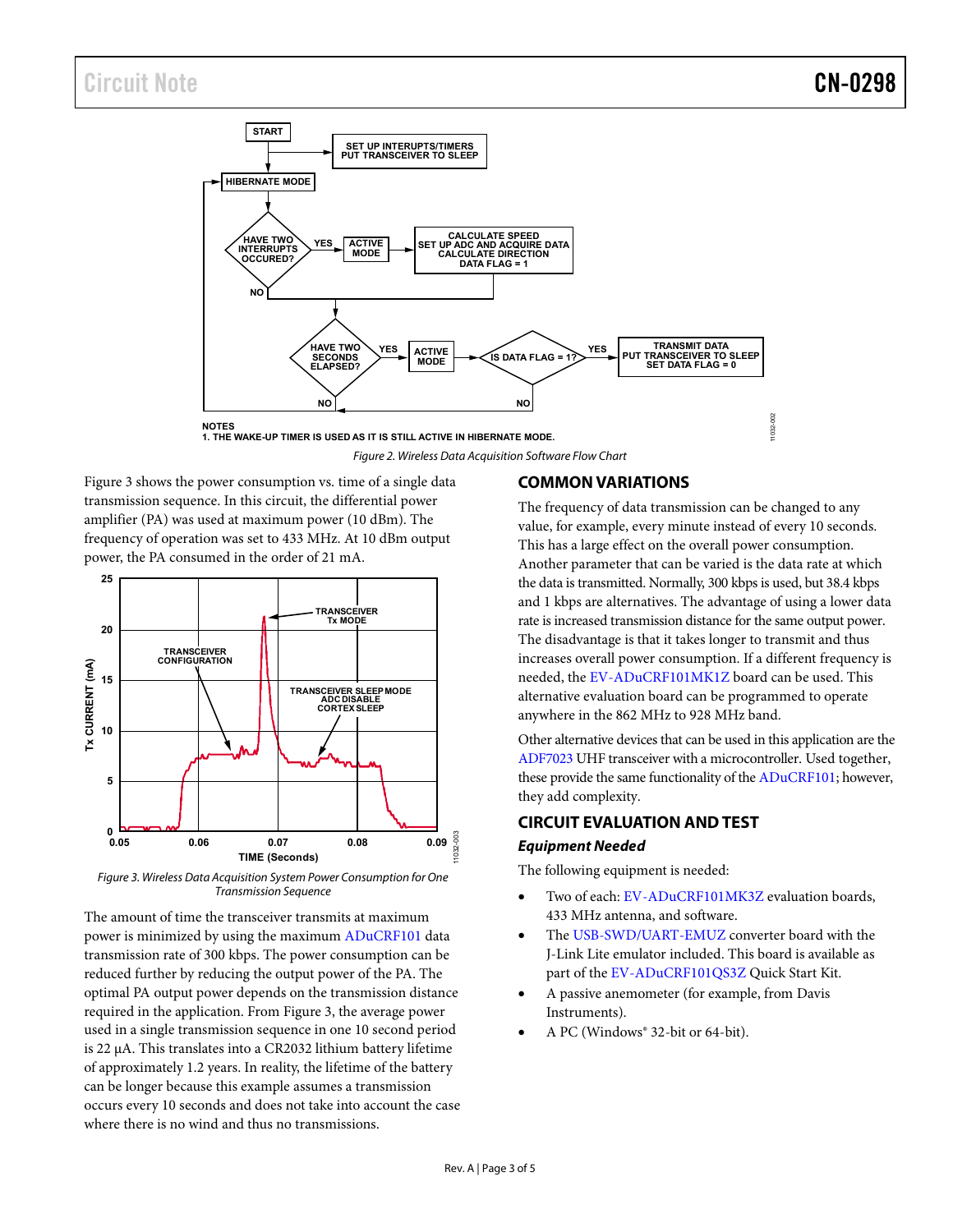#### **Setup**

To set up the circuit, do the following:

- 1. Connect the anemometer to the [EV-ADuCRF101MK3Z](http://www.analog.com/EV-ADuCRF101QS3Z?doc=CN0298.pdf) evaluation board. Make the connections in accordance with [Figure 1.](#page-0-0) It can be connected directly using cables to the edge vias on the evaluation board or through a mother board on which the evaluation board is mounted.
- 2. The [EV-ADuCRF101MK3Z](http://www.analog.com/EV-ADuCRF101QS3Z?doc=CN0298.pdf) then collects and transmits the anemometer data (Tx board).
- 3. The [USB-SWD/UART-EMUZ b](http://www.analog.com/EV-ADuCRF101QS3Z?doc=CN0298.pdf)oard is then connected to the Tx board to enable code to be downloaded to the device. The code is contained on the DVD that comes with the evaluation board kit. Download the **anemometer\_transmit.c** code to the device. The download is done via the J-Link Lite emulator. See the evaluation board user guide for details on how to download code to the device from the DVD. This code sets up P0.7 as an interrupt, sets up the ADC1 channel, and executes as outlined i[n Figure 2.](#page-2-0)
- 4. Connect the [USB-SWD/UART-EMUZ t](http://www.analog.com/EV-ADuCRF101QS3Z?doc=CN0298.pdf)o the second [EV-ADuCRF101MK3Z](http://www.analog.com/EV-ADuCRF101QS3Z?doc=CN0298.pdf) to download the **anemometer\_ receive.c** code. This code sets up the evaluation board [EV-ADuCRF101MK3Z](http://www.analog.com/EV-ADuCRF101QS3Z?doc=CN0298.pdf) in receiver mode (Rx evaluation board) and outputs the wind speed and direction data when received on the UART.
- 5. The graphic user interface (GUI) of the Rx board can be installed on the PC to view the wind speed and direction data. Execute the **anemometer\_Demo.exe** file to install the GUI, proceed through any dialog boxes that appear to finish the installation.

As shown in the flow chart i[n Figure 2,](#page-2-0) the Tx board transmits data every 10 seconds when available. If there are no interrupt incidents on P0.7 (that is, no wind), there is no transmission. The Rx board immediately receives that data and outputs it via the UART-to-USB converter board to the GUI running on the PC.

#### **Functional Block Diagram**

A function diagram of the test setup is shown in [Figure 4.](#page-3-0)

#### **Test**

The COM port and baud rate of the connection from the GUI to the receiver board needs to be set. The baud rate is fixed to 19,200 kbps, and the COM port number has to set correctly to the one being used by the USB cable. The GUI continually updates as new data arrives; it currently does not auto zero when no data arrives for an extended period of time. Note that to minimize power consumption on the Tx board, remove LK1, which turns off the red LED and thus reduces power consumption.

The [UG-480 User Guide](http://www.analog.com/UG-480?doc=CN0298.pdf) provides a detailed description of how to use, program, debug, and evaluate th[e ADuCRF101 e](http://www.analog.com/ADuCRF101?doc=CN0298.pdf)valuation board. The user guide describes all the features of the board, including the interface method. It also contains a complete bill of materials (BOM) and a schematic for the board.

Th[e UG-231 User Guide](http://www.analog.com/UG-231?doc=CN0298.pdf) is a comprehensive reference document on the functionality and features of th[e ADuCRF101.](http://www.analog.com/ADuCRF101?doc=CN0298.pdf) This user guide explains in detail how to configure and use all the features of the device, including the features used in this application (that is, timers, hibernate mode, ADC, interrupts, and transceiver operation).



<span id="page-3-0"></span>Figure 4. Evaluation and Test Setup